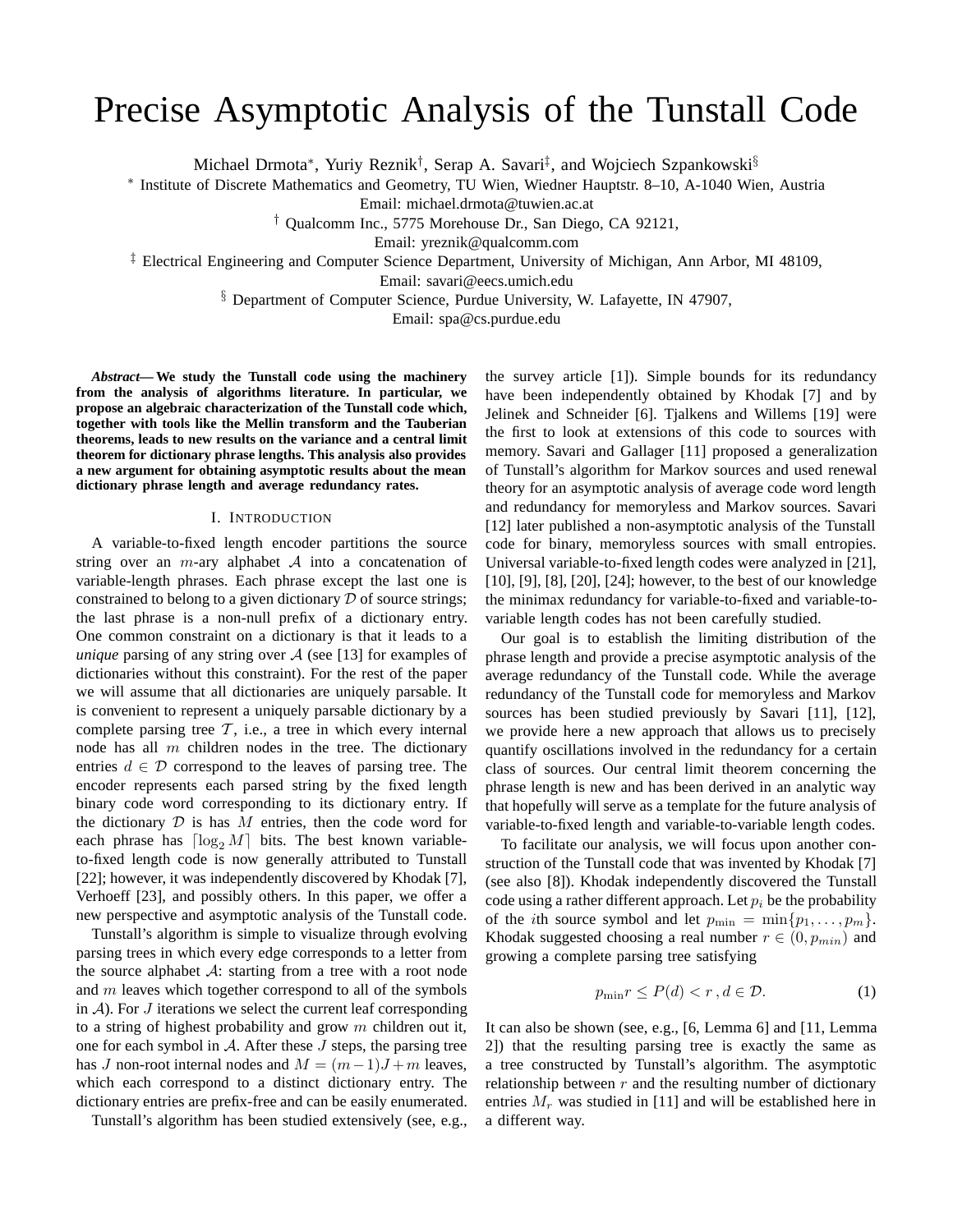It follows from (1) that if  $y$  is a proper prefix of one or more entries of  $\mathcal{D} = \mathcal{D}_r$ , i.e., y corresponds to an internal node of  $\mathcal{T} = \mathcal{T}_r$ , then

 $P(y) \geq r$ .

As it is easier to directly characterize the internal nodes of the parsing tree  $\mathcal{T}_r$  rather than its leaves, we shall approach the analysis of  $\mathcal{D} = \mathcal{D}_r$  by representing the moment generating function of the phrase length in terms of the transform of the path lengths to internal nodes in  $\mathcal{T}_r$ . We will show that the moment generating function of the dictionary phrase length in the parsing tree satisfies certain recurrences that could surprisingly be analyzed through analytic algorithmic methods such as the Mellin transform and the Tauberian theorems. This analysis provides a precise asymptotic characterization of the behavior of the Tunstall code. In passing, we mention that this work directly extends recent analyses of fixed-tovariable codes (cf. [4], [5], [17], [18]) through tools of analytic algorithms and is hence in the domain of analytic information theory.

## II. MAIN RESULTS

Assume a memoryless source over an  $m$ -ary alphabet  $A$ generates an output sequence. Let  $p_i > 0$  be the probability of the i<sup>th</sup> letter of alphabet  $A, i \in \{1, ..., m\}$ ,  $p_{\min} =$  $\min\{p_1,\ldots,p_m\}$ , and  $p_{\max} = \max\{p_1,\ldots,p_m\}$ . Given a dictionary  $D$  and corresponding complete parsing tree  $T$ , the encoder partitions the source output sequence into a sequence of variable-length phrases. Let  $d \in \mathcal{D}$  denote a dictionary entry,  $P(d)$  be its probability, and |d| be its length. Our focus will be on the random variable  $D = |d|$ , the phrase length of a dictionary string. One of our goals is to investigate the moment generating function of the phrase length  $D = D_r$  in Khodak's construction of the Tunstall dictionary with parameter  $r$ . That is, we consider

$$
D(r, z) := \mathbf{E}[z^D] = \sum_{d \in \mathcal{D}_r} P(d) z^{|d|}.
$$

Towards this end, we next introduce a second transform describing the probabilities of strings which correspond to internal nodes in the parsing tree  $T_r$ . Let

$$
S(r, z) = \sum_{y: P(y) \ge r} P(y) z^{|y|}.
$$
 (2)

Our first result considers *arbitrary* complete parsing trees, i.e., not necessarily Tunstall trees, and relates the transform for the probabilities of internal nodes to a function of the leaf probabilities.

*Theorem 1:* Let  $\overline{D}$  be a uniquely parsable dictionary and  $\overline{Y}$ be the collection of strings which are proper prefixes of one or more dictionary entries. Then for all  $|z| \leq 1$ ,

$$
\sum_{d \in \tilde{\mathcal{D}}} P(d) \frac{z^{|d|} - 1}{z - 1} = \sum_{y \in \tilde{\mathcal{Y}}} P(y) z^{|y|}.
$$
 (3)

**Proof** We use induction on the number of internal nodes in the corresponding dictionary tree. For the basis step, (3) is clearly true when  $\tilde{\mathcal{D}} = \mathcal{A}$  since the only element of  $\tilde{\mathcal{Y}}$  is the null string, which has probability one and length zero.

For the inductive step, suppose that (3) is true for all dictionaries with parsing trees having  $k$  internal nodes. Let  $D$  be a dictionary with a corresponding proper prefix set  $Y$ having  $k + 1$  elements. Choose  $y_0 \in \mathcal{Y}$  to have maximum length so that its single letter extensions correspond to the dictionary entries  $d_1, d_2, \ldots, d_m \in \mathcal{D}$ . Observe that  $P(y_0) =$  $P(d_1) + P(d_2) + \ldots + P(d_m)$ . We next define an auxiliary dictionary  $\tilde{\mathcal{D}}'$  with  $\tilde{\mathcal{D}}' = \tilde{\mathcal{D}} \cup \{y_0\} \setminus \{d_1,\ldots,d_m\}$ . Then  $\tilde{\mathcal{D}}'$ has a corresponding proper prefix set  $\tilde{\mathcal{Y}}' = \tilde{\mathcal{Y}} \setminus {\{y_0\}}$  with k elements.

Using the inductive hypothesis, we have

$$
\sum_{y \in \tilde{\mathcal{Y}}} P(y) z^{|y|} = \sum_{y \in \tilde{\mathcal{Y}}'} P(y) z^{|y|} + P(y_0) z^{|y_0|}
$$
  
\n
$$
= \sum_{d \in \tilde{\mathcal{D}}'} P(d) \frac{z^{|d|} - 1}{z - 1} + P(y_0) z^{|y_0|}
$$
  
\n
$$
= \sum_{d \in \tilde{\mathcal{D}}' \setminus \{y_0\}} P(d) \frac{z^{|d|} - 1}{z - 1}
$$
  
\n
$$
+ P(y_0) \left( z^{|y_0|} + \frac{z^{|y_0|} - 1}{z - 1} \right)
$$
  
\n
$$
= \sum_{d \in \tilde{\mathcal{D}}' \setminus \{y_0\}} P(d) \frac{z^{|d|} - 1}{z - 1}
$$
  
\n
$$
+ (P(d_1) + \dots + P(d_m)) \left( \frac{z^{|y_0| + 1} - 1}{z - 1} \right)
$$
  
\n
$$
= \sum_{d \in \tilde{\mathcal{D}}} P(d) \frac{z^{|d|} - 1}{z - 1}.
$$

This completes the proof of the lemma.

Since  $\mathbf{E}[D] = \sum_{d \in \tilde{\mathcal{D}}} P(d) |d|$ , Theorem 1 offers a new proof of the well-known result that

Г

$$
\mathbf{E}[D] = \sum_{y \in \tilde{\mathcal{Y}}} P(y),
$$

and it provides a new result for uniquely parsable dictionaries that

$$
\mathbf{E}[D(D-1)] = 2\sum_{y \in \tilde{\mathcal{Y}}} P(y)|y|.
$$

Furthermore, Theorem 1 and equation (2) imply that for the Tunstall code

$$
D(r, z) = 1 + (z - 1)S(r, z).
$$

Thus we can express the moment generating function for the phrase length of a Tunstall dictionary entry in terms of the transform describing the probabilities of proper prefixes of the dictionary entries. As we will discuss below, this relationship enables us to exploit a recurrence description for our analysis of the Tunstall code.

Let  $v = 1/r$ , z be a complex number and define  $S(v, z) =$  $S(v^{-1}, z)$ . We restrict our attention here to a binary alphabet *A* with  $0 < p_1 < p_2 < 1$ .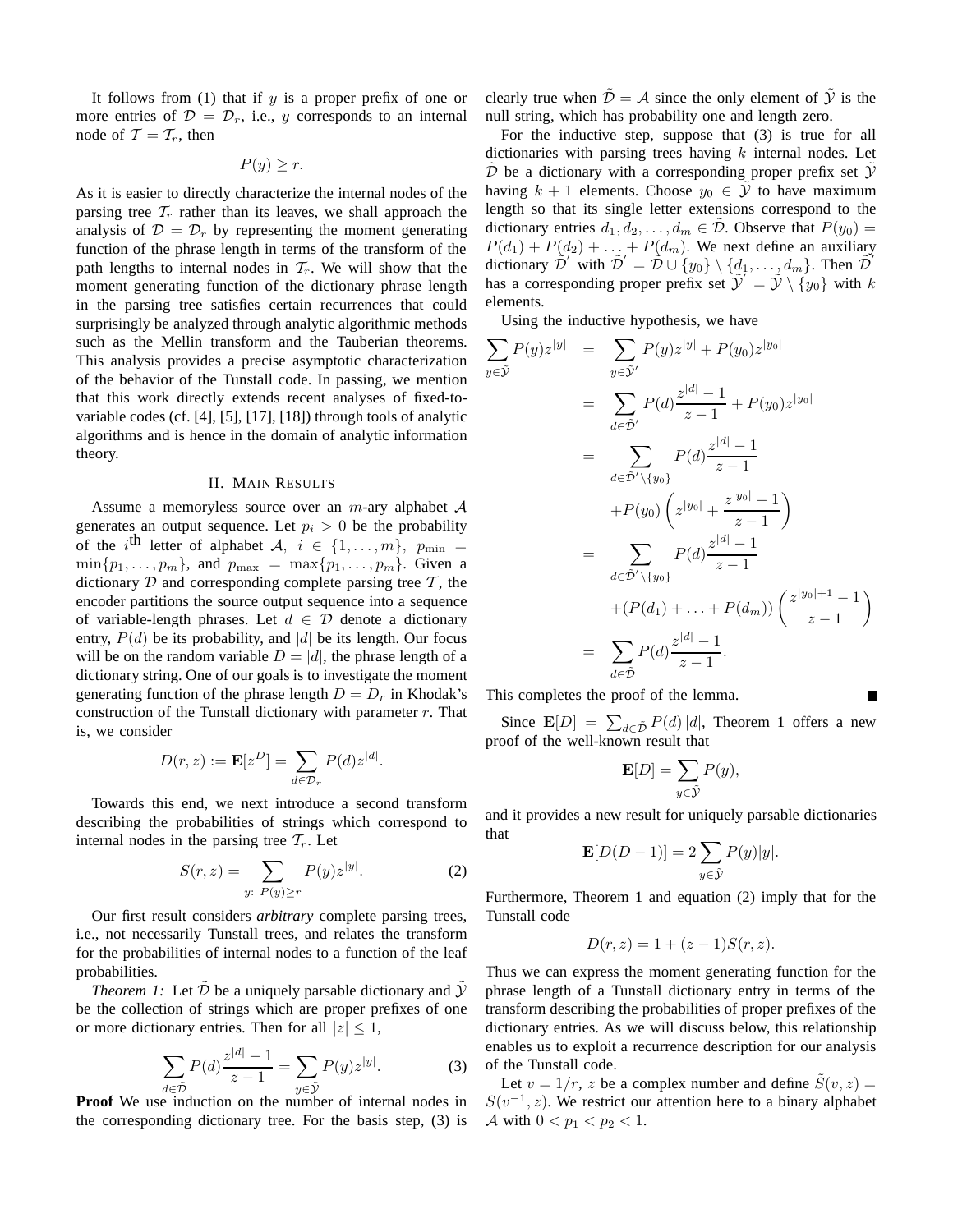Let  $A(v)$  devote the number of source strings with probability at least  $v^{-1}$ ; i.e.,

$$
A(v) = \sum_{y:P(y)\ge 1/v} 1.
$$
 (4)

The functions  $A(v)$  and  $\tilde{S}(v, z)$  satisfy the following recurrences.

$$
A(v) = \begin{cases} 0 & v < 1, \\ 1 + A(vp_1) + A(vp_2) & v \ge 1 \end{cases}
$$

and

$$
\tilde{S}(v,z) = \begin{cases}\n0 & v < 1, \\
1 + zp_1 \tilde{S}(vp_1, z) + zp_2 \tilde{S}(vp_2, z) & v \ge 1,\n\end{cases}
$$

since every binary string either is the empty string, a string starting with the first source letter  $a_1 \in \mathcal{A}$ , or a string starting with the letter  $a_2 \in \mathcal{A}$ . This partition directly leads to the recurrences above. Observe that  $A(v)$  represents the number of internal nodes in Khodak's construction with parameter  $v^{-1}$  of a Tunstall tree, that is  $M_r = A(v) + 1 = |\mathcal{D}_r|$  is the dictionary size. Further,  $\mathbf{E}[D_r] = \tilde{S}(v, 1)$  is the corresponding expected value of the phrase length  $(r = 1/v)$ .

These recurrences can be studied through the Mellin transform, see [2], [18]; in particular we find that as  $v \to \infty$ ,

$$
M_r = A(v) + 1 = \frac{v}{H} + o(v),
$$
 (5)

if  $\ln p_2 / \lg p_1$  is irrational and

$$
M_r = A(v) + 1 = \frac{Q_1(\log v)}{H}v + O(v^{1-\eta})
$$
 (6)

for some  $\eta > 0$  if  $\ln p_2 / \ln p_1$  is rational, where

$$
Q_1(x) = \frac{L}{1 - e^{-L}} e^{-L\langle \frac{x}{L} \rangle} \tag{7}
$$

and  $L > 0$  is the largest real number for which  $\ln(1/p_1)$ and  $\ln(1/p_2)$  are integer multiples of L;  $H = p_1 \ln(1/p_1) +$  $p_2 \ln(1/p_2)$  is the entropy rate in *natural* units and  $\langle y \rangle$  =  $y - |y|$  is the fractional part of the real number y. Observe that when  $\log p_2 / \log p_1 = b/d$  for some integers b, d such that  $gcd(b, d) = 1$  we can also write  $L = log(1/p_2)/b$  =  $\log(1/p_1)/d$ .

Similarly,

$$
\mathbf{E}[D_r] = \tilde{S}(v, 1) = \frac{\log v}{H} + \frac{H_2}{2H^2} + o(1)
$$
 (8)

in the irrational case and

$$
\mathbf{E}[D_r] = \tilde{S}(v, 1) = \frac{\log v}{H} + \frac{H_2}{2H^2} + \frac{Q_2(\log v)}{H} + O(v^{-\eta}) \tag{9}
$$

for some  $\eta > 0$  in the rational case, where

$$
Q_2(x) = L \cdot \left(\frac{1}{2} - \left\langle \frac{x}{L} \right\rangle\right) \tag{10}
$$

and  $H_2 = p_1 \ln(1/p_1)^2 + p_2 \ln(1/p_2)^2$ .

Whereas the proof in the rational case is elementary (i.e., complex analysis is not used), the irrational case requires the use of Wiener's Tauberian theorem (cf. [2]).

In order to obtain distributional results on  $D$  we have to analyze  $D(v, z) = D(1/v, z) = 1 + (z - 1)S(v, z)$  uniformly for z in a neighborhood of  $z = 1$ . Although the recurrence for  $S(v, z)$  looks similar to that of  $A(v)$  its analysis is more complex. The main technical problem lies in the slow convergence rates of certain series. In this conference paper, we merely sketch our approach.

The Mellin transform  $F^*(s)$  of a function  $F(v)$  is defined as (cf. [18])

$$
F^*(s) = \int_0^\infty F(v)v^{s-1}dv.
$$

A simple calculation shows

 $\mathbb{Z}^{\mathbb{Z}^2}$ 

$$
\tilde{D}^*(s, z) = \frac{1-z}{s(1-zp_1^{1-s} - zp_2^{1-s})} - \frac{1}{s}, \quad \Re(s) < s_0(z),
$$

where  $s_0(z)$  denotes the real solution of  $zp^{1-s} + zq^{1-s} = 1$ . In order to find the asymptotics of  $\tilde{D}(v, z)$  as  $v \to \infty$  we

compute the inverse transform of  $D^*(s, z)$ :

$$
\tilde{D}(v, z) = \frac{1}{2\pi i} \lim_{T \to \infty} \int_{\sigma - iT}^{\sigma + iT} \tilde{D}^*(s, z) v^{-s} ds,
$$

where  $\sigma < s_0(z)$ . For this purpose it is usually necessary to determine the polar singularities of the meromorphic continuation of  $D^*(s, z)$  to the range  $\Re(s) \geq s_0(z)$ , that is, we have to analyze the set

$$
Z(z) = \{ s \in \mathbf{C} : z p^{1-s} + z q^{1-s} = 1 \}
$$
 (11)

of all complex roots of  $zp^{1-s} + zq^{1-s} = 1$  It can be proved [18] that  $Z(z) = \{s_k(z) : k \in \mathbb{Z}\}\$  with  $\Re(s_k(z)) \geq s_0(z)$  and  $(2k-1)\pi/\ln p_1 \leq \Im(s_k(z)) \leq (2k+1)\pi/\ln p_1.$ 

Hence, by the residue theorem we obtain  $\tilde{D}(v, z)$  =  $\lim_{T\to\infty}F_T(v,z)$  for every  $\sigma>s_0(z)$  with  $\sigma \notin \{ \Re(s) :$  $s \in Z(z)$ } where

$$
F_T(v, z)
$$
  
=  $-\sum_{s' \in Z(z), \Re(s') < \sigma, |\Im(s')| > T} \text{Res}(\tilde{D}^*(s, z) v^{-s}, s = s')$   
+  $\frac{1}{2\pi i} \int_{\sigma - iT}^{\sigma + iT} \left( \frac{1 - z}{s(1 - zp_1^{1 - s} - zp_2^{1 - s})} - \frac{1}{s} \right) v^{-s} ds$   
=  $-\sum_{s' \in Z(z), \Re(s') < \sigma, |\Im(s')| > T} \frac{(1 - z)v^{-s'}}{zs'p_1^{1 - s'} \ln p_1 + zs'p_2^{1 - s'} \ln p_2}$   
+  $\frac{1}{2\pi i} \int_{\sigma - iT}^{\sigma + iT} \left( \frac{1 - z}{s(1 - zp_1^{1 - s} - zp_2^{1 - s})} - \frac{1}{s} \right) v^{-s} ds$ 

provided that the series of residues converges and the limit as  $T \rightarrow \infty$  of the last integral exists. The problem is that neither the series nor the integral above are absolutely convergent since the integrand is only of order  $1/s$ .

After some careful analysis, it is possible to derive the following results.

*Theorem 2:* Let  $D_r$  denote the phrase length in Khodak's construction of the Tunstall code with a dictionary of size  $M_r$